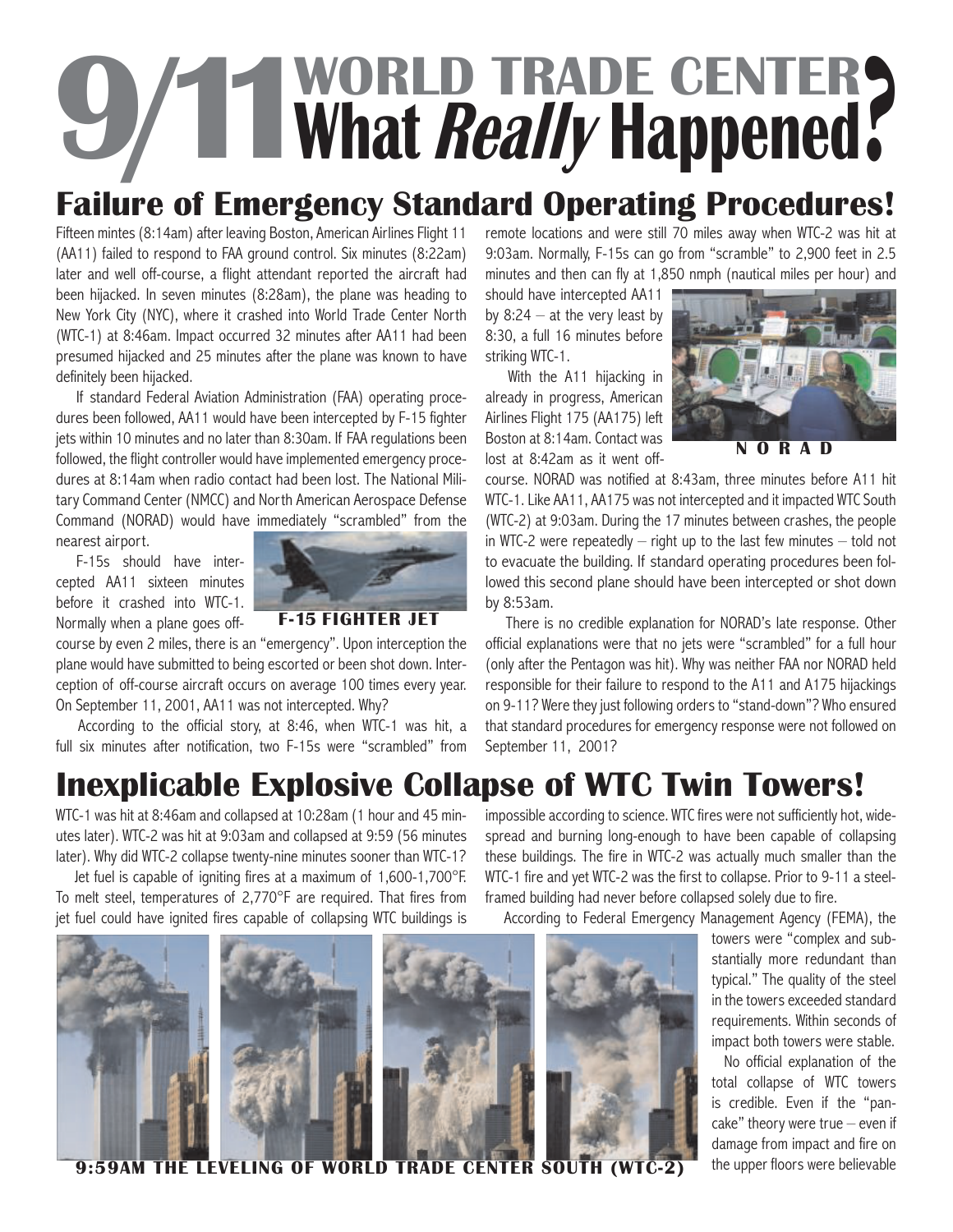as causes for the collapse of the towers – the central steel columns of their lowest 20-30 floors would have remained standing.

The only viable alternative explanation is that WTC-2 and WTC-1 were collapsed by controlled demolition explosives placed throughout the buildings prior to the hijackings. Such a controlled demolition is the only explanation for the shattering of steel columns at various levels throughout the



#### clouds of dust three-times three-times three-times three-times three-times three-times three-times three-times **10:28AM THE LEVELING OF WORLD TRADE CENTER NORTH (WTC-1)**

towers and the destruction of their steel columns at bedrock.

Controlled demolition also explains the sequence of the collapses. The smaller fires in WTC-2 were dying down earlier than those in WTC-1. Demolition of WTC-2 had to occur 29 minutes sooner than WTC-1 in order to bolster the cover-up story of collapse due to fire. FEMA reported in May 2002 that the "sequence of events leading to the collapse of each tower could not be definitively determined." But FEMA did not challenge the official story.

Further evidence pointing to a controlled demolition is the reduction of over 100,000 tons of concrete in each tower to fine dust and powder. Neither fire nor the collapse itself could have caused the powderization of that much concrete. When the towers collapsed, they did not "pancake" but actually exploded, with powder ejected horizontally, creating

clouds of dust three-times the width of the towers themselves. Only explosives are capable of powderizing concrete and propelling chunks of debris 150+ feet outward. Molten steel in the tower sub-basements also supports evidence of explosive demolition.

There is also seismic evidence for a controlled collapse pointing to detonations occurring first on the higher and then lower floors reported 21 miles away by Columbia University Lamont-Doherty Earth Observatory.

Why was debris and steel, including all the columns, beams and trusses, removed so quickly and sold to foreign countries for recycling? Evidence so swiftly disappeared that even according to the New York Times, "definitive answers will never be known." Such removal and destruction of evidence would normally be considered obstruction of justice in the investigation of even an ordinary crime scene!

### **Amazing Implosive Collapse of World Trade Center 7!**



#### **5:20PM THE LEVELING OF WTC-7**

The collapse of the 47-story World Trade Center Building Number Seven (WTC-7) is generally ignored because the usual-suspect stories cannot explain away its destruction. It was 355-feet from WTC-1 and even further from WTC-2. It was not struck by a plane. Structural damage from the planes and their fuel was not enough to cause the two towers to collapse. How could these planes have caused the collapse of WTC-7 at 5:20pm?

Only small fires on the 7th and 12th floors resulted from cross-over

debris. For unknown reasons the sprinkler system failed. Even had there been raging fires, why did WTC-7 collapse when buildings with much larger fires – WTC-4, WTC-5 and WTC-6 –did not collapse? WTC-7 would have to be the very first steel-framed building in history to collapse solely due to damage from fire!

There has actually been no official explanation and FEMA reported that even with diesel fuel stored on the premises of WTC-7, the hypothesis that its ignition could have resulted in WTC-7's collapse "has only a low probability of occurrence."



**WTC-7 TIDY RUBBLE SITE**

The evidence again points to a controlled demolition. But in this case, the collapse of WTC-7 began at the base of the building and the powderized concrete remained at ground-level. The interior collapsed first and the outside fell inward. WTC-7 steel and other evidence was also quickly removed without even the excuse of a search for survivors because WTC-7 had supposedly been evacuated at 9:00am. The 23rd floor of WTC-7 was a \$15-milliondollar bunkerized Emergency Command Center supposedly abandoned on 9-11 because it was "hit". If the officially shrugged-off WTC-7 collapse was in fact a controlled demolition, American citizens are not unreasonable in their demand for a re-opening of the investigation to examine the still unanswered questions about WTC-1, WTC-2, WTC-7 and other crimes committed on September 11, 2001.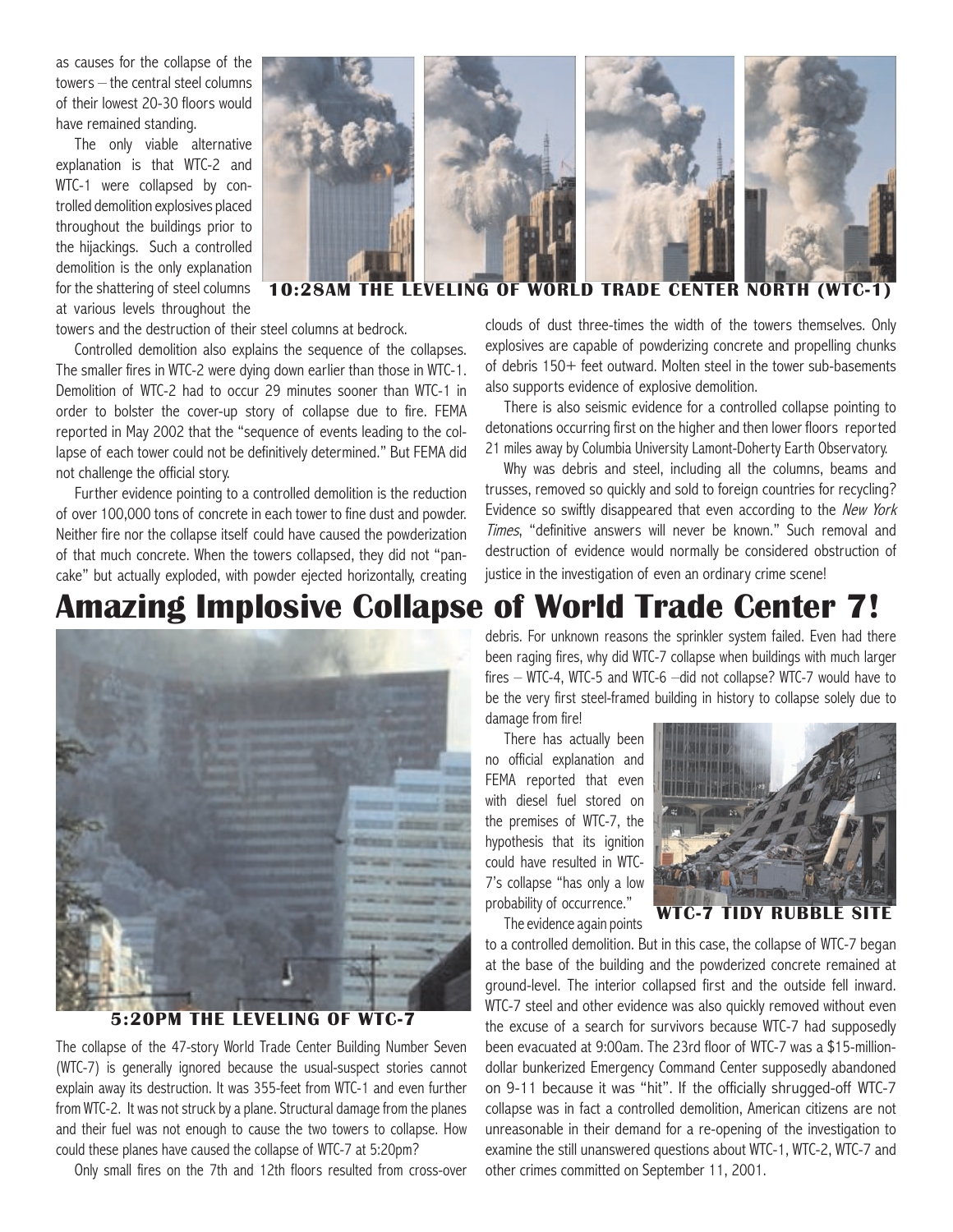# **STOP THE 9/11 COVER-UP**

9/11 Truth **http://www.911truth.org/** 

9-11 Visibility Project **http://www.septembereleventh.org/** 

NY 9/11 Truth **http://www.ny911truth.org/** 

Citizens for Legitimate Government **http://www.legitgov.org/9\_1\_1\_oddities.html** 

Mariani vs. Bush **http://www.911forthetruth.com/**



Family Steering Committee **http://www.911independentcommission.org/**

International Citizens Inquiry into 911 **http://www.911inquiry.org/** 

9-11 Research **http://911research.wtc7.net/** 

WTC7.net **http://www.wtc7.net/** 

Center for Cooperative Research **http://www.cooperativeresearch.org/**

#### Half of New Yorkers Believe U.S. Leaders Had Foreknowledge of Impending 9/11 Attacks and "Consciously Failed" To Act; 66% Call For New Probe of Unanswered Questions by Congress or New York's Attorney General, New Zogby International Poll Reveals

**(August 30, 2004 -- Utica, NY)** On the eve of a Republican National Convention invoking 9/11 symbols, sound bytes and imagery, half (49.3%) of New York City residents and 41% of New York citizens overall say that some of our leaders "knew in advance that attacks were planned on or around September 11, 2001, and that they consciously failed to act," according to the poll conducted by Zogby International. The poll of New York residents was conducted from Tuesday August 24 through Thursday August 26, 2004. Overall results have a margin of sampling error of  $+/-3.5$ .

#### **(DOWNLOAD COMPLETE BREAKDOWN OF RESULTS HERE: http://www.911truth.org/dossier/zogby911.pdf)**

The poll is the first of its kind conducted in America that surveys attitudes regarding US government complicity in the 9/11 tragedy. Despite the acute legal and political implications of this accusation, nearly 30% of registered Republicans and over 38% of those who described themselves as "very conservative" supported the claim. The charge found very high support among adults under 30 (62.8%), African-Americans (62.5%), Hispanics (60.1%), Asians (59.4%), and "Born Again" Evangelical Christians (47.9%).

Less than two in five (36%) believe that the 9/11 Commission had "answered all the important questions about what actually happened on September 11th," and two in three (66%) New Yorkers (and 56.2% overall) called for another full investigation of the "still unanswered questions" by Congress or Elliot Spitzer, New York's Attorney General. Self-identified "very liberal" New Yorkers supported a new inquiry by a margin of three to one, but so did half (53%) of "very conservative" citizens across the state. The call for a deeper probe was especially strong from Hispanics (75.6%), African-Americans (75.3%) citizens with income from \$15-25K (74.3%), women (62%) and Evangelicals (59.9%).

#### **U.S. Congress or New York Attorney General should re-open the 9/11 investigation to examine the still unanswered questions.**

|                | <b>NYC</b><br>residents | <b>Total NY</b><br>residents | White | Hispanic | African<br>American | Asian | Other |  |
|----------------|-------------------------|------------------------------|-------|----------|---------------------|-------|-------|--|
| <b>■%AGREE</b> | 65.6                    | 56.2                         | 51.7  | 75.6     | 75.3                | 41.4  | 70.2  |  |
| □%DISAGREE     | 26.5                    | 35.3                         | 38.5  | 24.4     | 17.3                | 58.6  | 22.8  |  |
| $\square$ %NS  | 7.9                     | 8.5                          | 9.8   | 0.0      | 7.4                 | 0.0   | 7.0   |  |

*9/11 Truth Press Release and Zogby International poll results continued→*